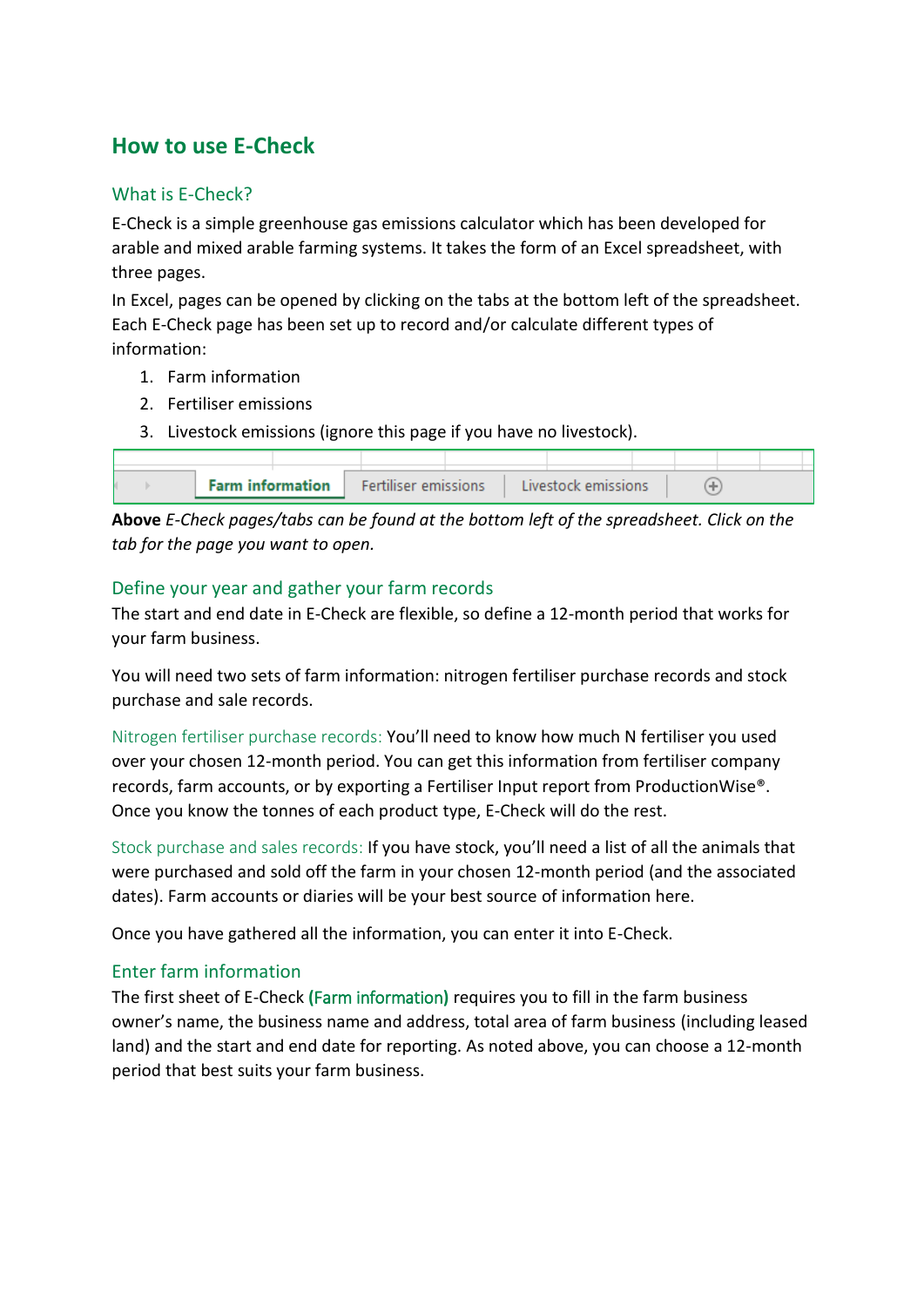#### Enter fertiliser information

Now move on to the second page by clicking the Fertiliser emissions tab.

| <b>Fertiliser product</b> | Tonnes of product |
|---------------------------|-------------------|
| type                      | applied (tonnes)  |
|                           |                   |

Click on the green cell A7 in the first column. A drop-down box of N fertiliser products will appear. Scroll down and click to select a product you've used. In the example below, we chose Urea.

Then, click on the next cell and enter the total weight, of that particular product, applied on farm in your chosen 12-month period. (see below, we entered a total of 10 tonnes of Urea)

E-Check automatically calculates total N applied, and the associated GHG emissions and enters the numbers into the cells (below).

| Fertiliser product<br>$_{6}$ type | applied (tonnes) | Tonnes of product Nitrogen in product<br>(% ) | Nitrogen applied<br>(tonnes N) | <b>Total Fertiliser emissions (kg CO<sub>2</sub>-e)</b> |
|-----------------------------------|------------------|-----------------------------------------------|--------------------------------|---------------------------------------------------------|
| 7   Urea                          | 10               | 146                                           |                                | 23328                                                   |

Repeat this process until you have entered the total applications of all N fertiliser types for your farm. E-Check will automatically transfer the total emissions from all N fertiliser to the front page (Farm information) of the spreadsheet.

If you have no livestock on your farm, then save the file somewhere you will find it again or print it and keep it with your fam records.

If you do have livestock, move on to the third page by clicking the Livestock emissions tab.

#### Livestock information

If you are using a browser based app such as google sheets or Microsoft online, stop before you move on and make sure that you are set up with United Kingdom or New Zealand Formatting. Having your sheet set in United States formatting can cause errors in the stock day calculation which looks like this.

| <b>Stock class</b>          | Stock number Day on | <b>Ifarm</b> | <b>Day off</b><br><b>farm</b> | Stock days<br>lon |
|-----------------------------|---------------------|--------------|-------------------------------|-------------------|
| Cattle >2 year (Bull/Steer) | 11000 کا            | 15/3/21      | 15/9/21                       | <b>HVALUE!</b>    |

Refer to the end of this guide (Page 6) for guidance on how to change or check your settings.

If you are using Microsoft office then you shouldn't have any issues.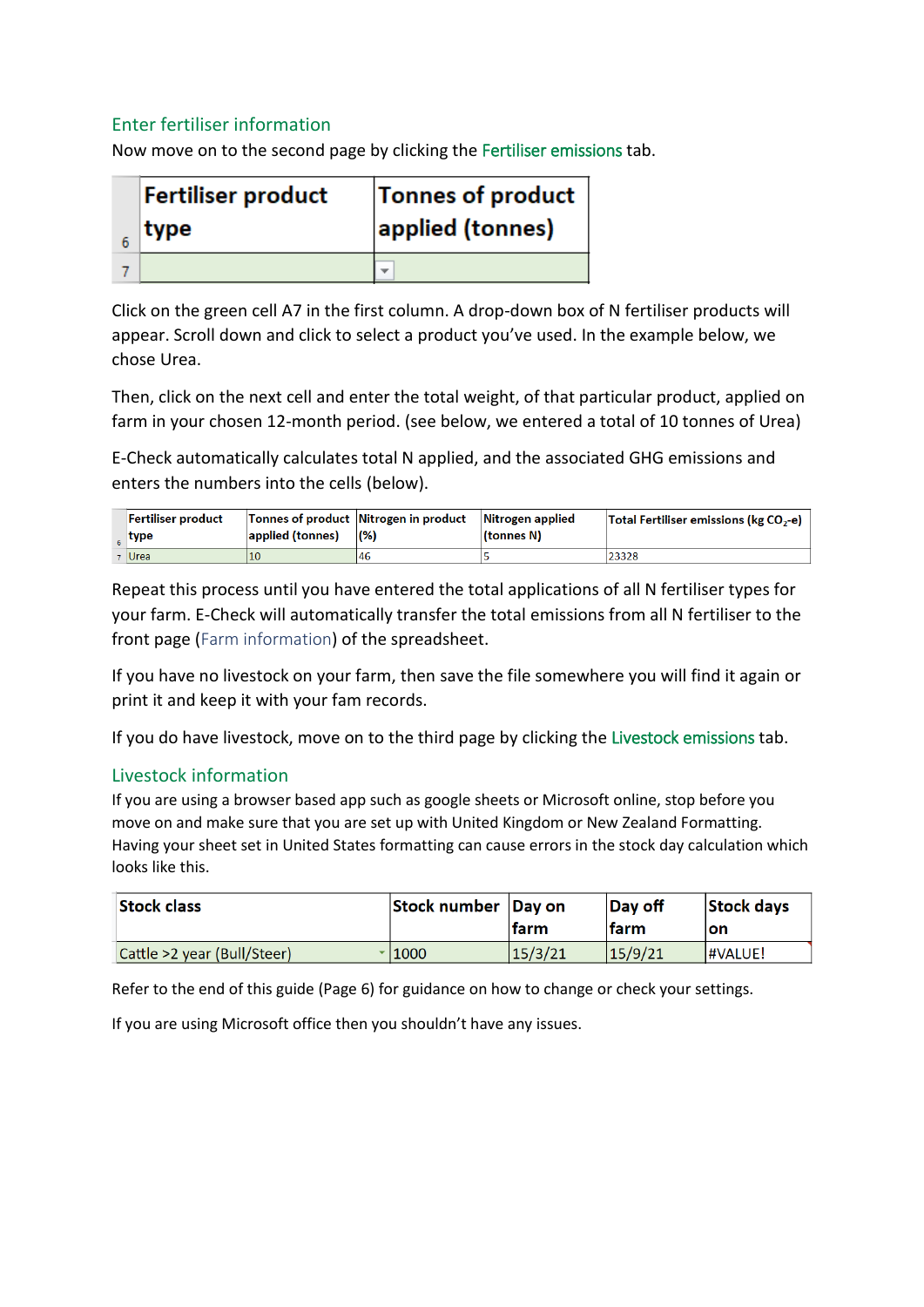#### Enter livestock information

| <b>Stock class</b>                                                 |  |
|--------------------------------------------------------------------|--|
|                                                                    |  |
| Sheep <1 year                                                      |  |
| Sheep > 1 year                                                     |  |
| Cattle <1 year (R1)                                                |  |
| Cattle <2 year (R2)                                                |  |
| Cattle > 2 year (Beef cow)                                         |  |
| Cattle > 2 year (Bull/Steer)                                       |  |
| Cattle > 2 year (Dairy cow - non milking)<br>Deer <1 year (Weaner) |  |

On the Livestock emissions the drop-down box allows you to choose from a number of different stock classes (left). Select a stock class and enter the number of animals, along with the dates they came onto, and left your farm. If stock are held year round then enter their on and off dates as your defined 12 month period. If the stock were on the farm at the start of your 12-month period, enter day one as the 'day on'. If they are still there at the end your 12-months, the last

day of that period will be their 'day off'.

Repeat this process until you have entered all stock on and off our farm for the year. If you buy and sell several lots of store lambs, record each lot separately. If stock are not sold in the same numbers as purchased, you should split the purchased lot into sales lots.

For example, if you bought 1000 lambs (Sheep <1 year) on 15 of February, and sold 600 on 15 of August and the remainder on 15 September you would create two stock groups for the one purchase.

Stock Group 1 - Purchase 600 Sheep <1 year; Day on: 15 February, Day off: 15 August

Stock Group 2 - Purchase 400 Sheep <1 year; Day on: 15 February, Day off: 15 September

This allows E-Check to calculate the number of days the stock were on farm.

All done!

#### Check your numbers and save a copy

Check the front page "Farm information" sheet to see your farm's total greenhouse gas numbers. Save or print a copy of this sheet and keep it with your farm records.

#### Advice for web-based app (Google Sheets, Microsoft Online) users

If you are using Microsoft online or Google sheets to use E-Check you may come up against the issue below (#VALUE! In Stock days cell) when you enter your dates.

| <b>Stock class</b>          | Stock number Day on | <b>Ifarm</b> | <b>Day off</b><br>lfarm | Stock days<br><b>on</b> |
|-----------------------------|---------------------|--------------|-------------------------|-------------------------|
| Cattle >2 year (Bull/Steer) | $\cdot$   1000      | 15/3/21      | 15/9/21                 | <b>HVALUE!</b>          |

If this happens follow these steps in Microsoft online:

1. Click on "File"

|             | <b>Excel</b>                            | E-Check 1 - Saved $\vee$ |      |                                                |
|-------------|-----------------------------------------|--------------------------|------|------------------------------------------------|
| File        | Home                                    | Insert                   | Draw | Page Layout                                    |
| $\cup$<br>G | $\overline{L}$<br>Paste<br>$\checkmark$ | Calibri                  |      | $\vee$ 18 $\vee$ A <sup>*</sup> A <sup>*</sup> |
| Undo        | Clipboard                               |                          | Font |                                                |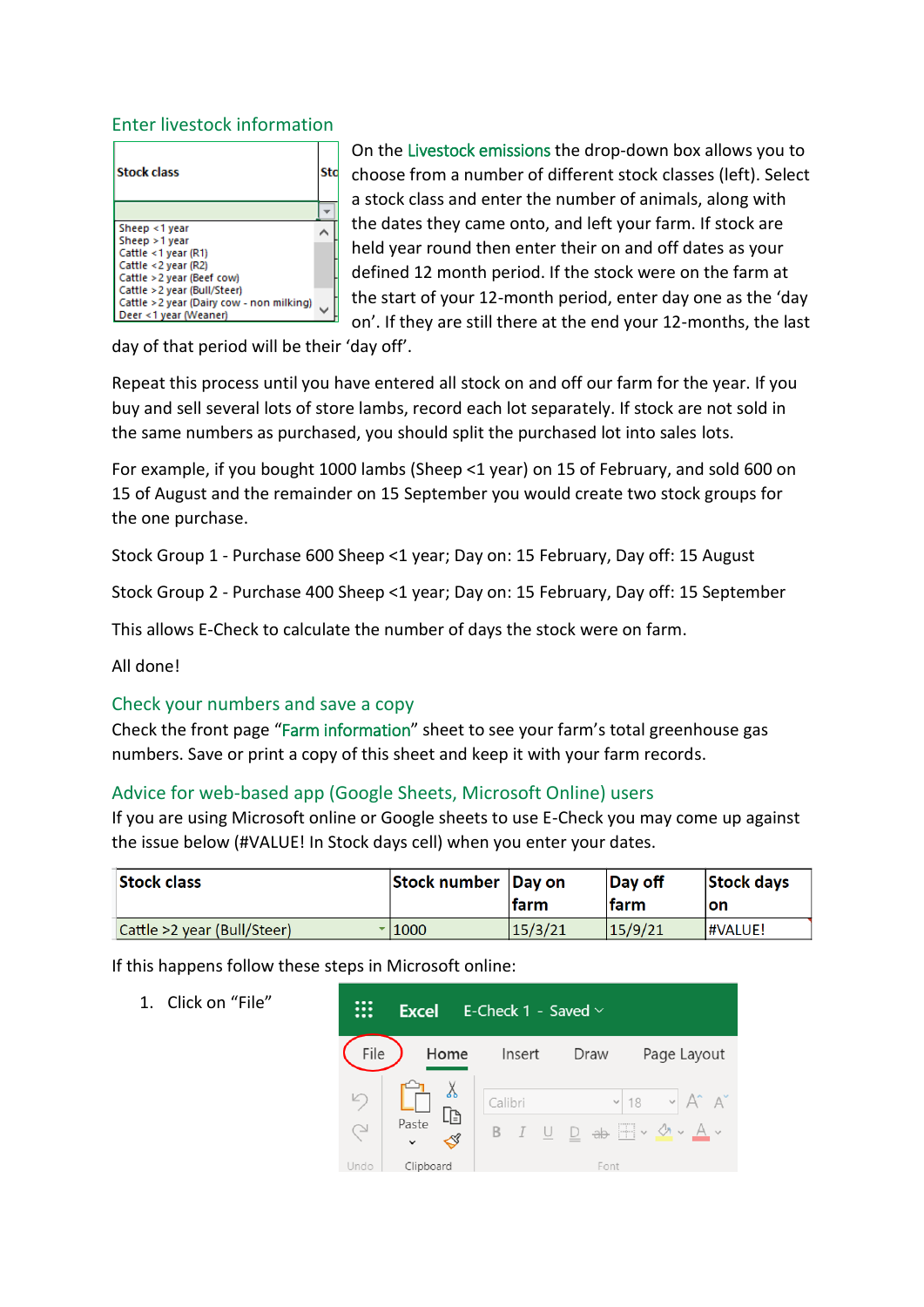2. Select the three dots **"…"** on the left-hand side menu and then click on "Options"



3. Select "Regional Format Settings"

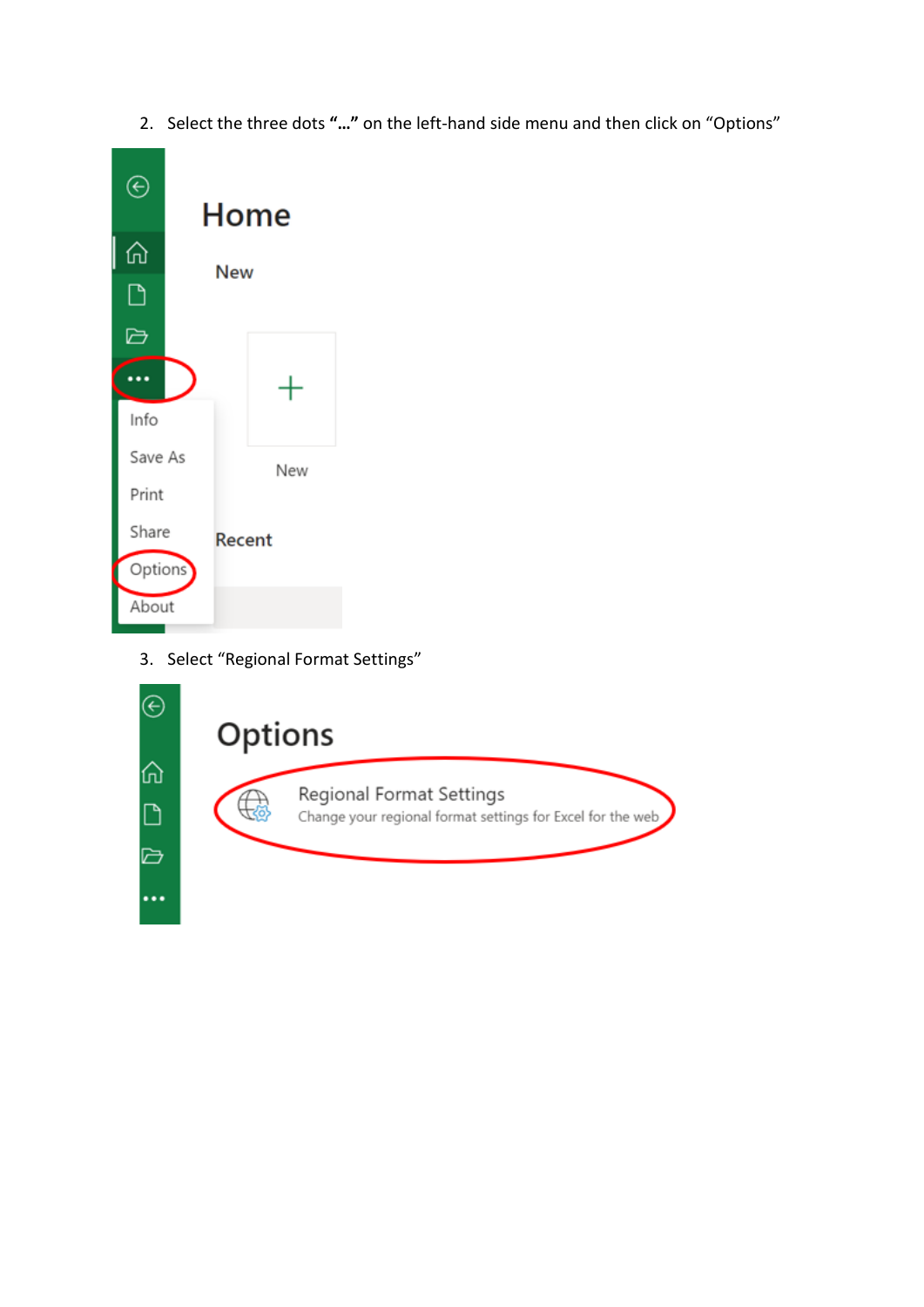4. The default is English (United States of America) – change this to English (New Zealand)

# Change regional format settings

 $\times$ 

Select your preferred regional format for Excel for the web:



Regional format settings affect dates, currency, formula delimiter and more.

Learn more

| Jnande | Сa |
|--------|----|
|--------|----|

ancel

If you are using Google sheets follow these steps

1. Select File, then Spreadsheet settings

| m   |                        | File 1 | E-Check<br>Ŵ.<br>m e<br>View<br>Ъ.<br>Insert | Format |    | Data Tools Add-ons Help |                 |                       |                |                     | Last edit was seconds ago |    |   |
|-----|------------------------|--------|----------------------------------------------|--------|----|-------------------------|-----------------|-----------------------|----------------|---------------------|---------------------------|----|---|
| A1  | <b>MTV</b>             |        | <b>Import</b><br>Make a copy                 |        |    | $.0 - .001123 =$        | Default (Ca., v | 36                    | <b>Section</b> | $\mathbf{B}$ .<br>X | 용 흐                       | ÷. | H |
|     |                        |        | Email                                        | îн.    |    | B                       |                 | C.                    |                | D.                  | E.                        | F  |   |
|     | F                      |        | Download                                     | in.    |    |                         |                 |                       |                |                     |                           |    |   |
| ż   |                        |        | Make available offline                       |        |    |                         |                 |                       |                |                     |                           |    |   |
| ă.  | Κ                      |        | Version history                              | in.    |    |                         |                 |                       |                |                     |                           |    |   |
| d.  | R                      |        |                                              |        |    |                         |                 |                       |                |                     |                           |    |   |
| S.  |                        |        | Rename                                       |        |    |                         |                 |                       |                |                     |                           |    |   |
| ë.  | B<br><b>STATISTICS</b> | ß0     | Move                                         |        |    |                         |                 |                       |                |                     |                           |    |   |
| Ŧ   | в<br>-                 |        | St. Add shortout to Drive                    |        |    |                         |                 |                       |                |                     |                           |    |   |
| B.  | В                      |        | Move to trash                                |        |    |                         |                 |                       |                |                     |                           |    |   |
| Ŷ.  | Τ                      |        |                                              |        |    |                         |                 |                       |                |                     |                           |    |   |
| 10  | R,<br>-                |        | Publish to the web                           |        | шt |                         |                 |                       |                |                     |                           |    |   |
| 11. | R                      |        | Document details                             |        |    |                         |                 |                       |                |                     |                           |    |   |
| 12  |                        |        | Spreadsheet settings                         |        |    |                         |                 |                       |                |                     |                           |    |   |
|     |                        |        | Print<br>Ctrl+P                              |        |    | Fertiliser emissions v  |                 | Livestock emissions v |                |                     |                           |    |   |